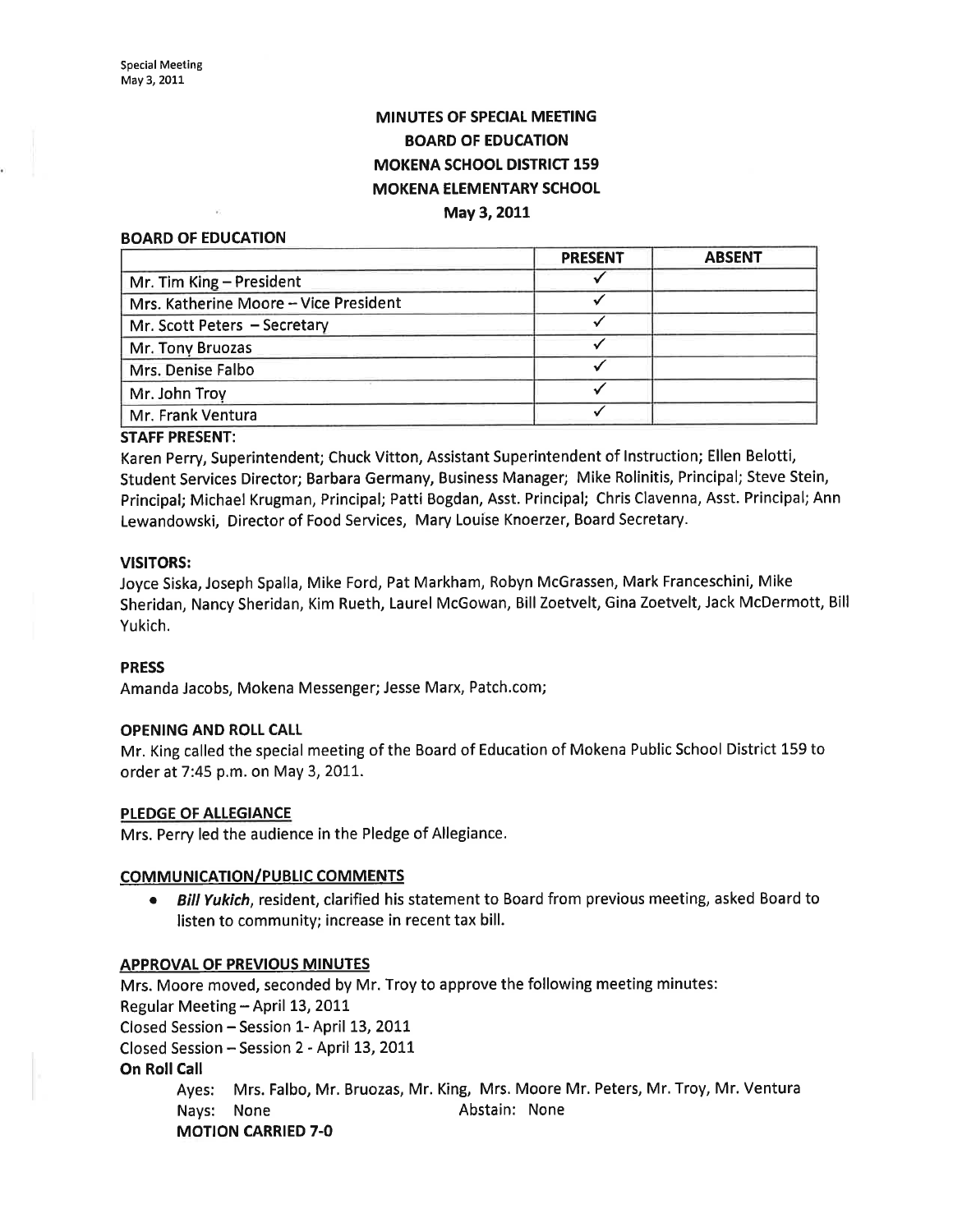# CANVAS RESULTS OF APRIL 2011 ELECTION

Mr. King read the results of the Consolidated results from April 5, 2011 Election.

# SINE DIE ADJOURNMENT

At 7:55 p.m., Mrs. Moore moved to adjourn the Board, Sine Die. Mr, Peters seconded the motion. The Board adjourned by unanimous vote.

Following, Mrs. Perry presented outgoing Board members with a brass bellas a token of appreciation from the district. Mr. Troy expressed his sincere thanks to the Board and their families and the resigning Board members for their public service. Mrs. Falbo expressed appreciation for what she has learned serving on the Board and will continue to active part of the community. Mr. Bruozas thanked the community for the privilege to serve them.

At this time, the Board, audience and administration enjoyed cake and coffee in honor of outgoing Board members.

# OATH OF OFFICE

At8.22 p.m., Mrs, Perry, President Pro-tem, called the meeting to order. New Board members Mr. Ford, Mr. Markham and Mr. Spalla recited their Oaths of Office and took their seats on the Board.

# DISCUSSION OF BOARD ORGANIZATION

Mr. Troy led the discussion of terms of office and limits of terms for Board positions. All Board participated in discussion. Mrs. Perry said she will provide updated policy, available for first readings at May 11 Regular meeting, after legal clarifications. Continued discussion was had on appointments to committees. Mrs. Perry will clarify the policy and provide information at May 11 regular meeting.

At 8:50 p.m. discussion was suspended to continue with election of Board President because Mr. Ventura needed to leave meeting.

# ELECTION OF PRESIDENT

Mrs. Perry opened up nomination for President. Mrs. Moore nominated Mr. Peters for President. Mr. Ford nominated Mr, Troy for President. There being no other nominations, nominations were closed for President. Mr, Peters received three votes; Mr, Troy received four votes. Mrs. Perry declared Mr. Troy elected President by majority of the votes cast. Mr. Troy is elected President of the Board of Education.

At 8:55 p.m. Mr. Ventura left the meeting.

### ELECTION OF VICE- PRESIDENT

Mr. Troy opened up nominations for Vice-President. Mr. Markham nominated Mr. Spalla for Vice-President. Mrs. Moore nominated Mr. Peters for Vice-President, Mr. Peters respectfully declined this nomination. Mr. Peters nominated Mrs. Moore for Vice-President. There being no other nominations, nominations were closed for Vice-President. Mr. Spalla received four votes; Mrs. Moore received two votes. Mr. Troy declared Mr. Spalla by majority of votes cast. Mr. Spalla is elected Vice-president of the Board of Education.

### ELECTION OF SECRETARY

Mr. Troy opened up nominations for Secretary, Mr. Peters nominated Mr. Ventura for Secretary. Mr. Markham nominated Mr. Ford for Secretary. There being no other nominations, nominations were closed for Secretary. Mr. Ventura received four votes; Mr. Ford received two votes. Mr. Troy declared Mr, Ventura by majority of votes cast. Mr. Ventura is elected Secretary of the Board of Education.